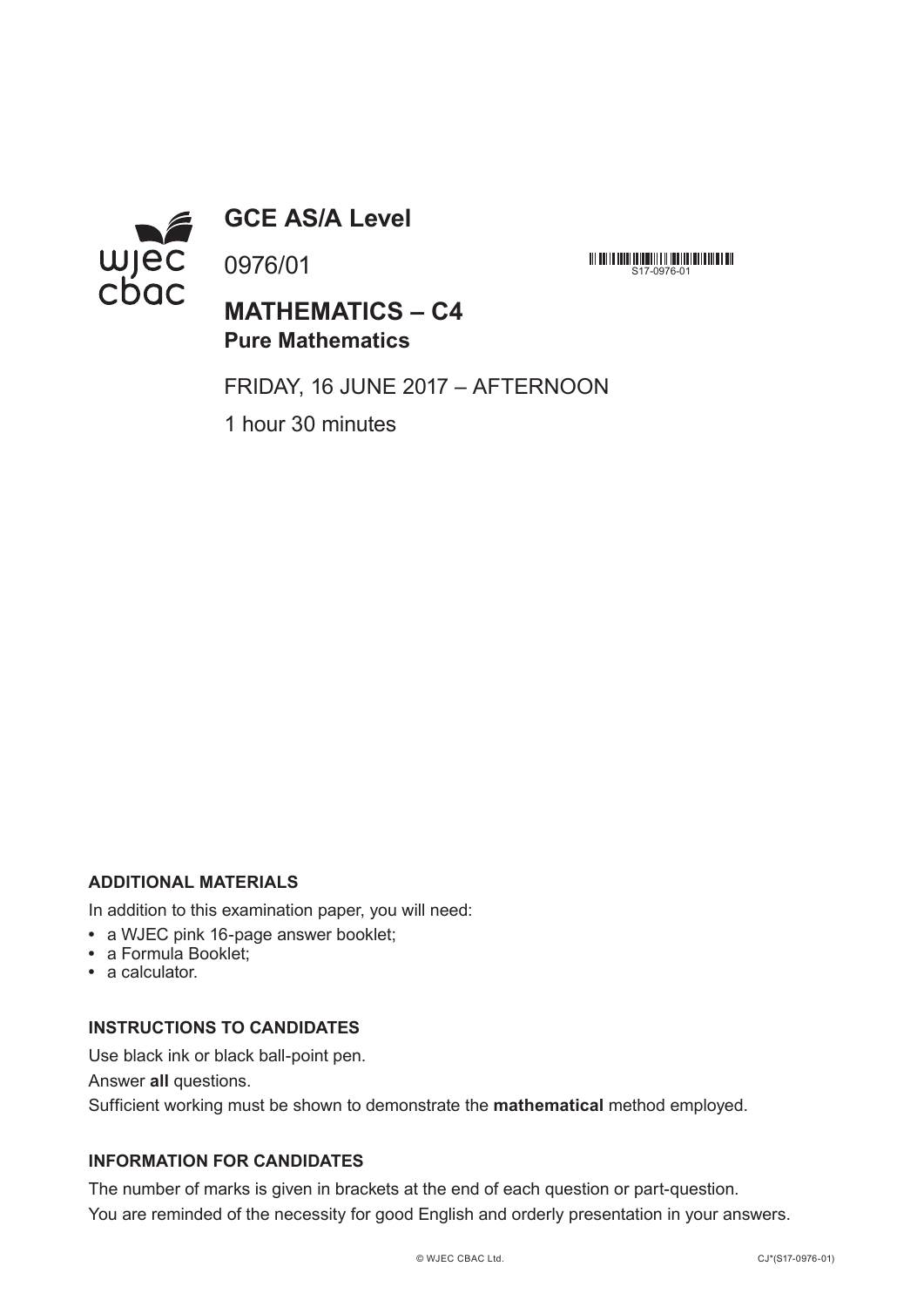**1.** (a) Express 
$$
\frac{8x^2 + 7x - 25}{(x-1)^2(x+4)}
$$
 in terms of partial fractions. [4]

 $y^6 - 3x^4 - 9x^2y + 48 = 0.$ 

(b) Use your result to part (a) to express 
$$
\frac{9x^2 + 5x - 24}{(x-1)^2(x+4)}
$$
 in terms of partial fractions. [3]

**2.** The curve *C* has equation

(a) Show that 
$$
\frac{dy}{dx} = \frac{6xy + 4x^3}{2y^5 - 3x^2}
$$
. [3]

*(b)* Find the gradient of the tangent to *C* at each of the points where *C* crosses the *x*-axis.

[3]

**3.** *(a)* Show that the equation

$$
5\cos^2\theta + 7\sin 2\theta = 3\sin^2\theta
$$

may be rewritten in the form

$$
a\tan^2\theta + b\tan\theta + c = 0,
$$

 where *a*, *b*, *c* are non-zero constants whose values are to be found. Hence, find all values of  $\theta$  in the range  $0^{\circ} \leqslant \theta \leqslant 180^{\circ}$  satisfying the equation

$$
5\cos^2\theta + 7\sin 2\theta = 3\sin^2\theta.
$$
 [6]

- *(b)* (i) Express  $\sqrt{5} \cos \phi + \sqrt{11} \sin \phi$  in the form  $R \cos(\phi \alpha)$ , where *R* and  $\alpha$  are constants with  $R \geq 0$  and  $0^{\circ} \leq \alpha \leq 90^{\circ}$ .  $5\cos\phi + \sqrt{11}\sin\phi~$  in the form  $R\cos(\phi~-\alpha)$ 
	- (ii) Use your result to part (i) to find the least value of

$$
\frac{1}{\sqrt{5}\cos\phi + \sqrt{11}\sin\phi + 6}
$$

Write down a value for  $\phi$  for which this least value occurs. [6]

.

**4.** The region *R* is bounded by the curve  $y = \cos x + \sec x$ , the *x*-axis and the lines  $x = \frac{\pi}{6}$ ,  $x = \frac{\pi}{3}$ . Find the volume of the solid generated when *R* is rotated through four right angles about the *x*-axis. Give your answer correct to two decimal places. [7]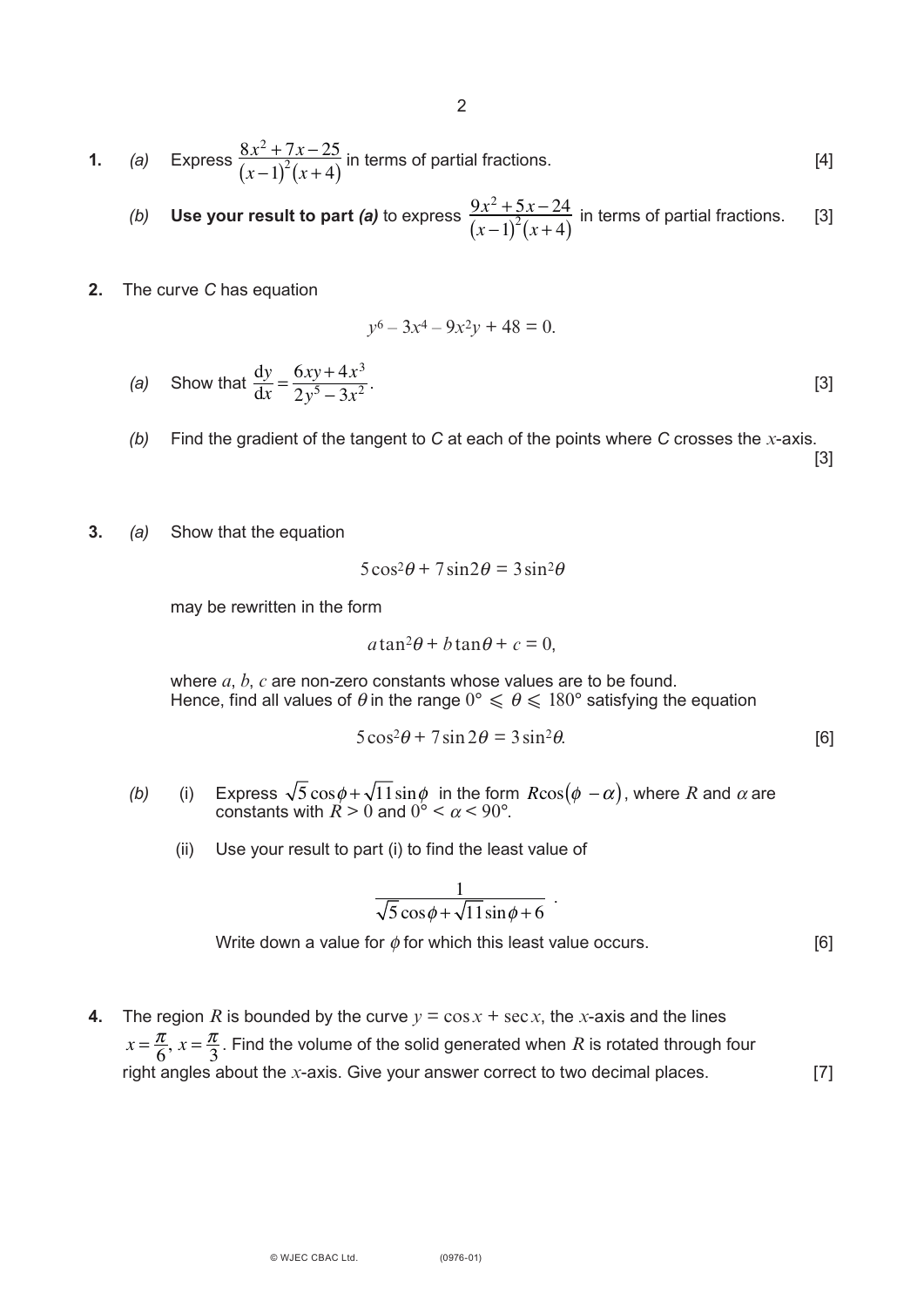- **5.** *(a)* Expand  $(1+4x)^{-2}$  in ascending powers of x up to and including the term in  $x^2$ . State the range of values of  $x$  for which your expansion is valid.  $[3]$  $(1+4x)^{-\frac{1}{2}}$ 
	- *(b)* Use your answer to part *(a)* to expand  $(1 + 4y + 8y^2)^{-\frac{1}{2}}$  in ascending powers of *y* up to and including the term in  $v^2$ . **Example 1 C Example 1 C Example 1 C EXAMPLE 13**
- **6.** The curve C has the parametric equations  $x = at^2$ ,  $y = bt^3$ , where *a*, *b* are positive constants. The point *P* lies on *C* and has parameter *p*.
	- *(a)* Show that the equation of the tangent to *C* at the point *P* is

$$
2ay = 3bpx - abp^3.
$$
 [5]

*(b)* The tangent to *C* at the point *P* intersects *C* again at the point with coordinates (4*a*, 8*b*). Show that *p* satisfies the equation

$$
p^3 - 12p + 16 = 0.
$$

Hence find the value of  $p$ .  $[5]$ 

**7.** *(a)* Find  $\int \frac{\ln x}{x^4} dx$ . [4]

*(b)* Use the substitution  $u = x^2 + 1$  to evaluate

$$
\int_0^1 x^3 (x^2 + 1)^4 dx.
$$
 [5]

- **8.** The size *N* of the population of a small island may be modelled as a continuous variable. At time  $t$  years, the rate of increase of  $N$  is assumed to be directly proportional to the value of  $\sqrt{N}$ .
	- *(a)* Write down a differential equation satisfied by *N*. [1]
	- *(b)* When  $t = 5$ , the size of the population was 256. When  $t = 7$ , the size of the population was 400. Find an expression for  $N$  in terms of  $t$ . was 400. Find an expression for  $N$  in terms of  $t$ .

# **TURN OVER**